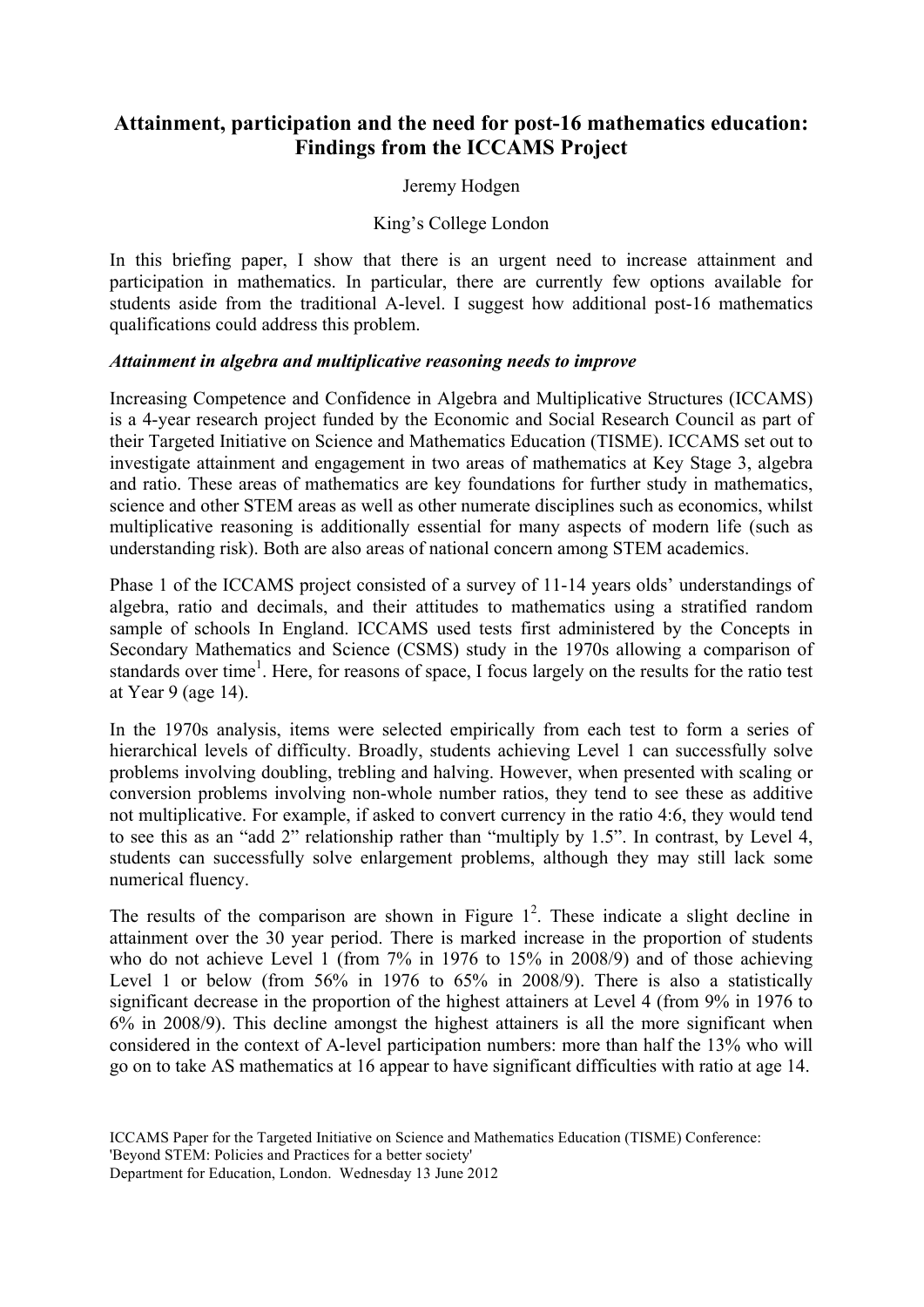

*Figure 1: A comparison of the distribution of Year 9 students at different levels of performance in the ratio test in 1976 (N=1595) and in 2008/9 (N=767). L0 = Level 0; L1 = Level 1 etc.*

The results for algebra and decimals were similar to those for ratio except that there was a little more progress in the middle of the attainment range for decimals.

The ICCAMS results suggest that there is little evidence for the sort of step-change in mathematical attainment that might be suggested by the apparent improvements in GCSE or Key Stage 2 results, and indeed the general trend is for results to be somewhat lower than in the 1970s. We discuss the issue of standards over time in several academic papers<sup>3</sup>. However, the more substantive concern is that the ICCAMS results suggest that the vast majority of students, including some who will take advanced mathematics post-16, have very significant difficulties in the key mathematical areas of algebra and multiplicative reasoning at age 14. It is unlikely that these difficulties can be resolved in the intervening two-year period.



*Figure 2: The distribution of attainment for Year 9 students in the ICCAMS Ratio test for 2008/9 compared to the distribution of GCSE results in 2010.* 

In Figure 2, the ICCAMS results are compared to the distribution of GCSE results in 2010. Some caution needs to be exercised in interpreting this comparison. Nevertheless, the comparison gives an indication of how the indication of how the distribution of attainment at age 14 relates to GCSE grades at 16. It is a very significant concern that many of the students,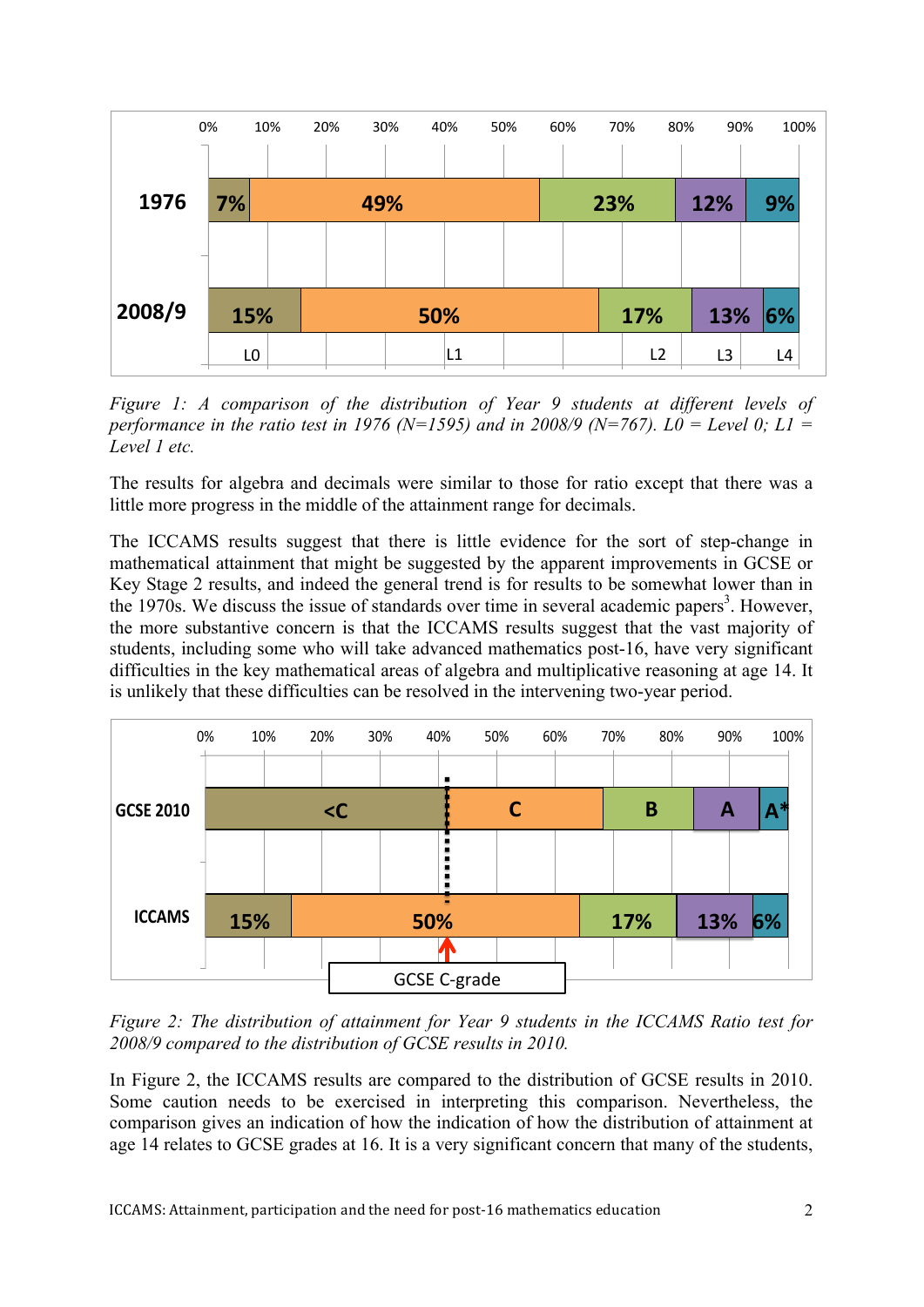who go on to achieve a C grade at GCSE, are struggling with even the most basic notion of ratio at age 14. In short, the job of mathematics education is not complete for most students by the age of 16. Whilst there is certainly a need to improve attainment pre-16, it is vital that more students are encouraged to continue to study mathematics post-16. Currently, in England, however, there are few options for those who either are no able or do not want to study A-level mathematics.

# *Participation in post-16 mathematics in England is unusually low internationally*

In a separate study funded by the Nuffield Foundation, "Is the UK an outlier? An international comparison of upper secondary participation in mathematics education", we examined post-16 participation in the UK nations in comparison to a sample of 20 other educational systems internationally<sup>4</sup>. A selection of these results is shown in Table 1.

|             | Participation in        |                             |
|-------------|-------------------------|-----------------------------|
|             | <b>Some Mathematics</b> | <b>Advanced Mathematics</b> |
| Japan       | All                     | 85%                         |
| Korea       | All                     | 57%                         |
| Finland     | All                     | 20%                         |
| Russia      | All                     | 1%                          |
| Germany     | Most                    | 11%                         |
| New Zealand | Many                    | 41%                         |
| Singapore   | Many                    | 31%                         |
| Scotland    | Some                    | 23%                         |
| England     | Few                     | 13%                         |

*Table 1: A comparison of participation in basic and advanced mathematics in selected systems internationally. Advanced Mathematics is equivalent to at least AS-level pure mathematics in England. All = 95-100%; Most = 80-95%; Many = 51-79%; Some = 20- 50%; Few < 20%.*

These results indicate that participation in any mathematics in England post-16 is unusually low in comparison to other systems. Indeed, in the vast majority of other systems more than 50% of students continue to study at least some mathematics, whereas in England, the proportion is less than 20%. For advanced mathematics, participation is also low.

A key factor in England's low participation is a lack of provision. For those students who achieve a C grade at GCSE, there is almost no option to study mathematics. Indeed, most schools require students to achieve at least an A grade at GCSE to study mathematics. For those students who do not achieve a C grade, the provision is patchy and often remedial. As a result, only an additional 3% of the cohort achieve a C grade equivalent by age  $19<sup>5</sup>$ . (See Figure 3.)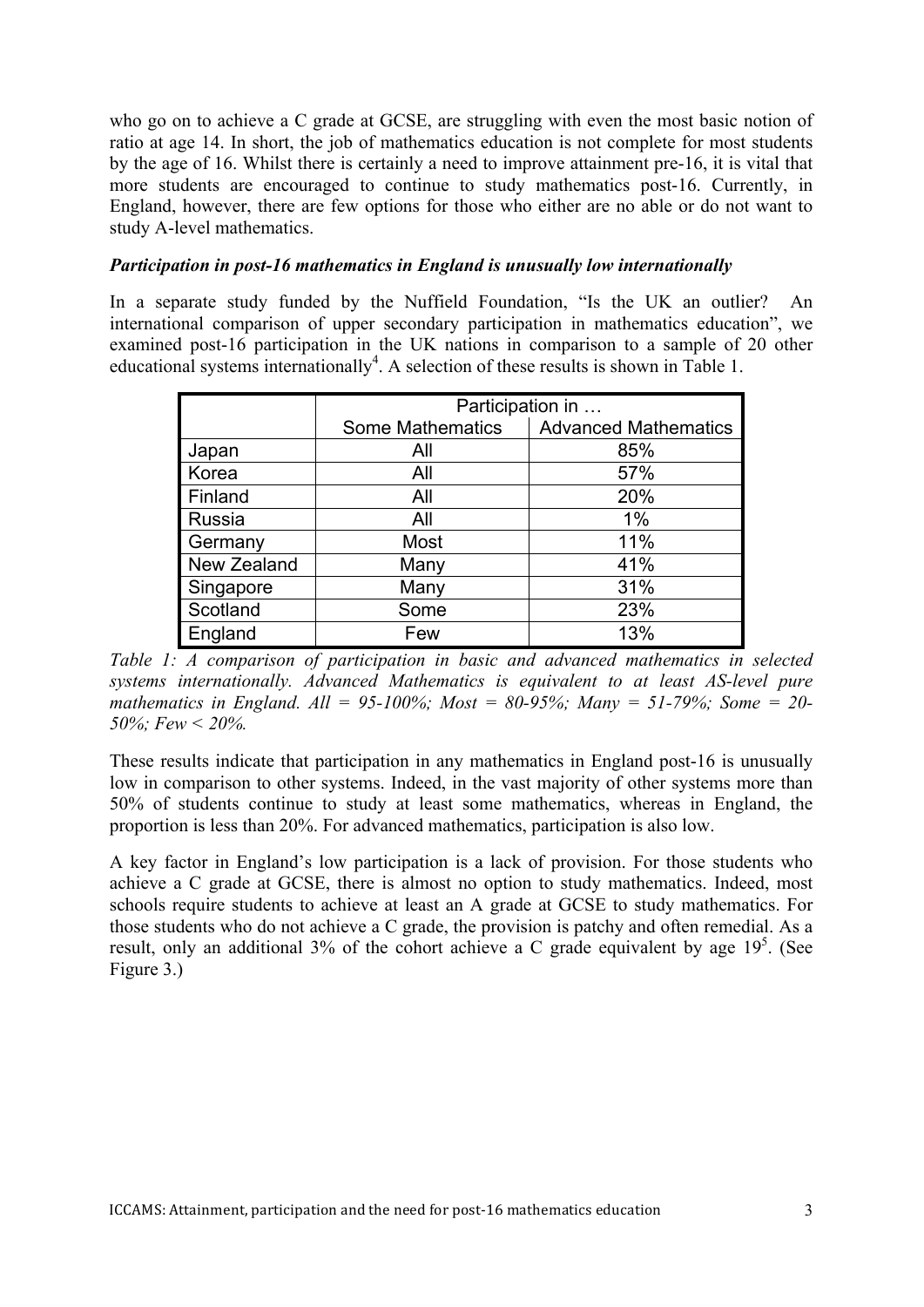

*Figure 3: The post-16 options in mathematics for students at different levels of attainment for Year 9 students in the ICCAMS Ratio test for 2008/9 compared to the distribution of GCSE results in 2010.* 

Both New Zealand and Scotland offer valuable lessons for England in terms of advanced mathematics participation. Both are systems in which, like England, students are free to choose (or not to choose mathematics) in upper secondary education, but both have higher participation rates than England. Scotland have achieved this by encouraging students to take more subjects in upper secondary (5-6 subjects rather than the 3-4 which is the norm in England) whilst also reducing the range of subjects from which students can choose<sup>6</sup>. In addition, early entry to Standard Grade (the Scottish equivalent to GCSE) has been discouraged allowing students more opportunity to develop a fuller understanding of mathematics.

New Zealand, however, outperforms both England and Scotland in terms of participation in advanced mathematics (41% in comparison to England's 13% and Scotland's 23%). In New Zealand, students can choose from two advanced mathematics options: a traditional mathematics with calculus option similar to A-level in England (and Higher in Scotland), and a mathematics and statistics option. 27% of the cohort choose the mathematics and statistics option, whilst the proportion studying the traditional course is slightly higher than England at 15%. (See Figure 4.) A further factor may be New Zealand's higher performance in the OECD's PISA survey: 41% of 15 year olds in New Zealand achieve Level 4 or higher in PISA in comparison to 33% in England<sup>7</sup>. However, whilst the figures indicate that New Zealand attracts most of these relatively high attaining students to study advanced mathematics in upper secondary, England attracts less than half of this high attaining group.

Improving attainment is a factor in increasing participation, but it is also important to provide a wider range of options for advanced mathematics study. Indeed, given the entry requirements for A-level mathematics in most schools and colleges, England may well be approaching the upper limit for participation in a traditional mathematics with calculus A-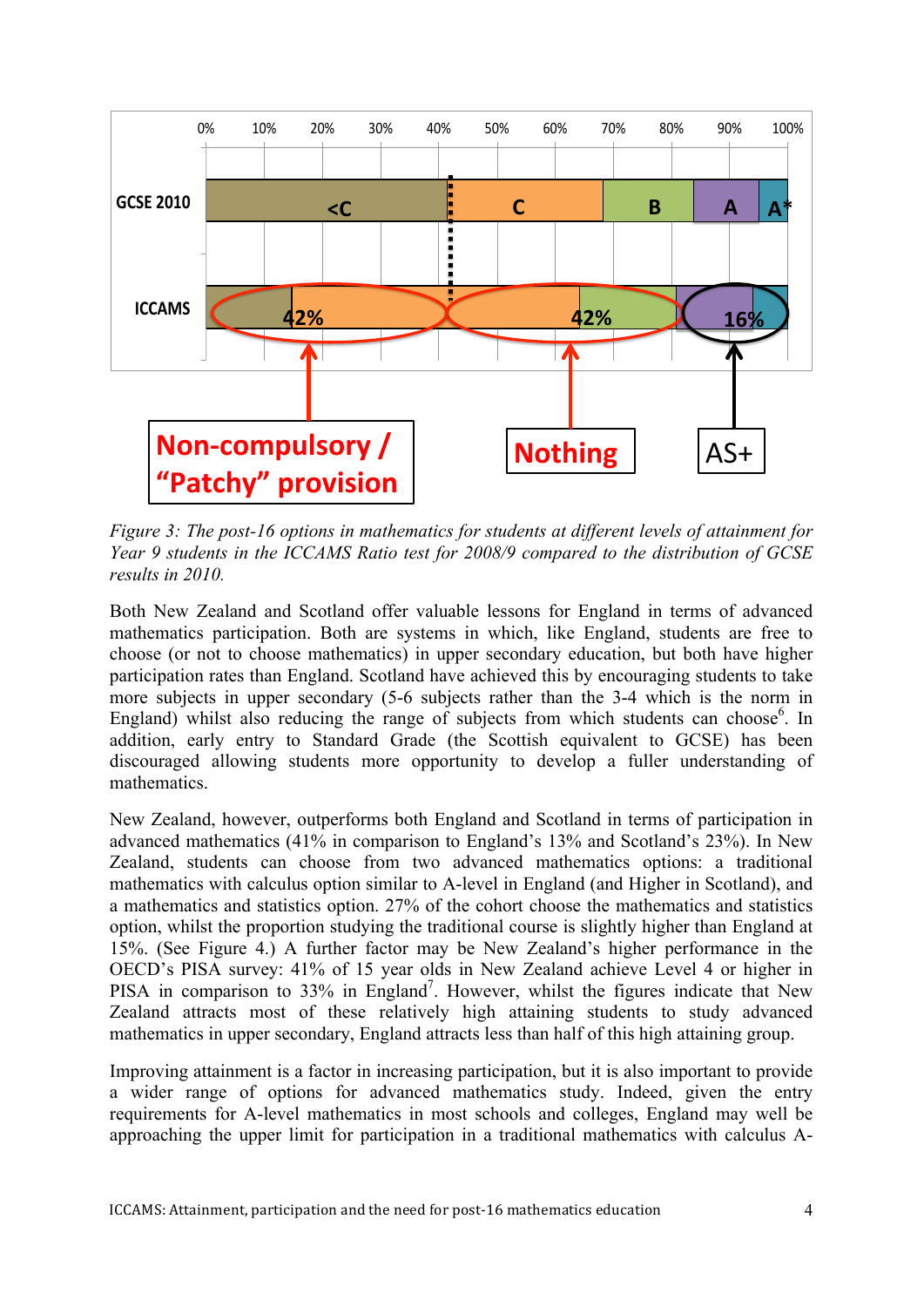level<sup>8</sup>. Hence, at least in the medium term any further increases in participation are likely to require an advanced mathematics option that is both more appropriate and more engaging to these students.



*Figure 4: A comparison of participation in advanced mathematics in England and New Zealand. Both systems offer a traditional mathematics with calculus qualification (indicated in blue). In New Zealand, a substantial proportion of student take an alternative advanced qualification in mathematics and statistics (indicated in red). The closest equivalent to this in England are the Free-Standing Mathematics Qualifications (FSMQs) / Use of Mathematics AS-level.*

# *Improving post-16 mathematics provision*

A greater range of options is required in post-16 mathematics. The analysis from the international comparative study suggests the following in addition to the traditional A-level:

- Introduce an advanced mathematics and statistics route as in New Zealand. This could be aimed aimed at students who are intending to study numerate disciplines such as economics, geography and biology. The closest existing model to this in England are Free Standing Mathematics Qualifications / AS Use of Maths, although these are not widely available. Research indicates that lower attaining students taking this option are less likely to drop out of mathematics<sup>9</sup>.
- Enable the existing AS mathematics course to be studied over 2 years. This would be attractive to some lower attaining students by allowing them more time to engage with advanced mathematics. Current funding arrangements discourage this.
- Introduce a "basic" mathematics course to provide some mathematics particularly aimed at students who have achieved a C grade at GCSE and aimed particularly at the application of mathematics in topics related to students' other courses. This course must be examined in order to be taken seriously by schools, colleges and students.
- Make GCSE mathematics or equivalent compulsory for those who have not achieved a C grade at GCSE.